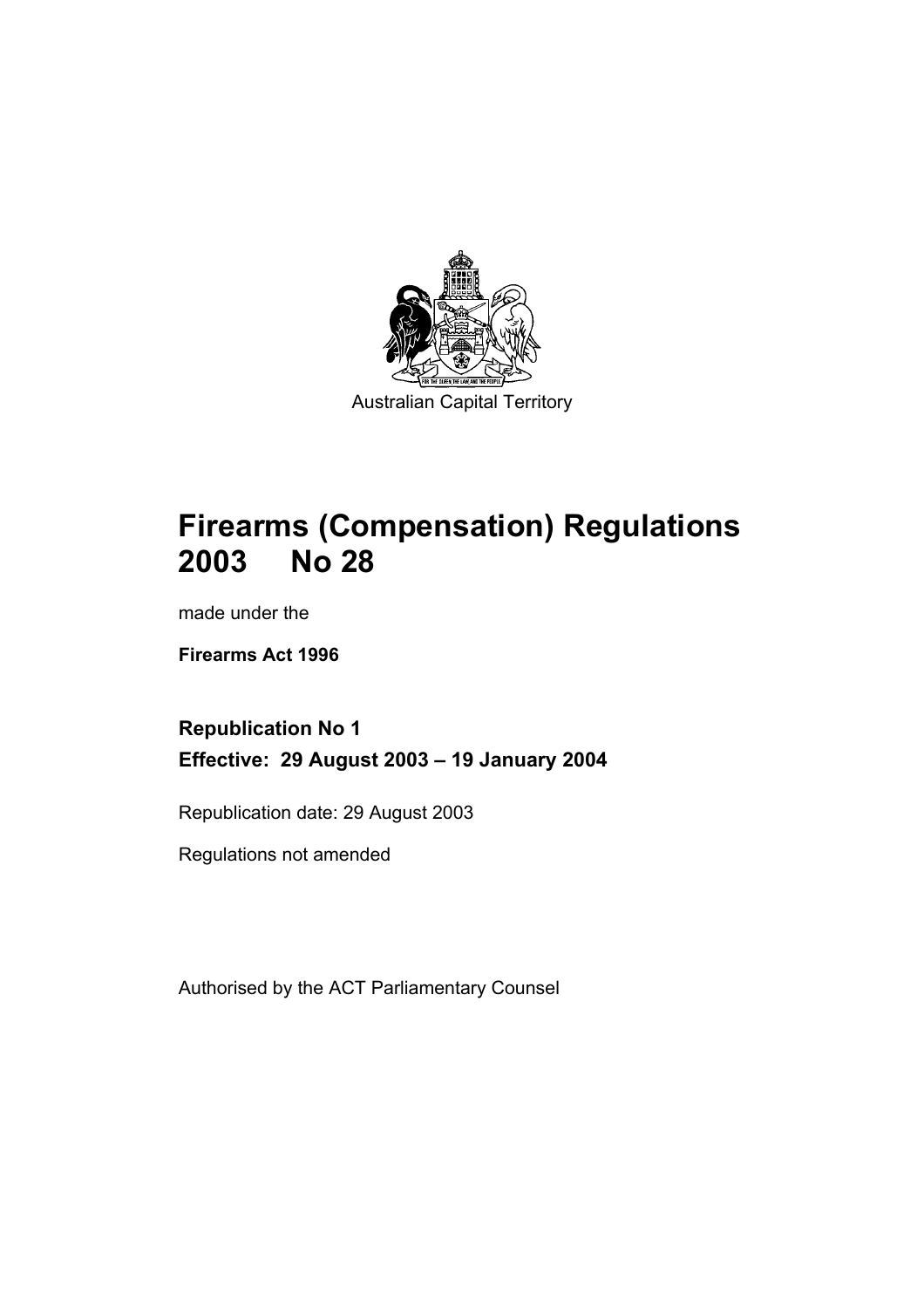### **About this republication**

#### **The republished law**

This is a republication of the *Firearms (Compensation) Regulations 2003*, made under the *Firearms Act 1996*, including any amendment made under the *Legislation Act 2001*, part 11.3 (Editorial changes).It also includes any commencement, amendment, repeal or expiry affecting the republished law up to 29 August 2003.

The legislation history and amendment history of the republished law are set out in endnotes 3 and 4.

#### **Kinds of republications**

The Parliamentary Counsel's Office prepares 2 kinds of republications of ACT laws (see the ACT legislation register at www.legislation.act.gov.au):

- authorised republications to which the *Legislation Act 2001* applies
- unauthorised republications.

The status of this republication appears on the bottom of each page.

#### **Editorial amendments**

The *Legislation Act 2001*, part 11.3 authorises the Parliamentary Counsel to make editorial amendments and other changes of a formal nature when preparing a law for republication. Editorial changes do not change the effect of the law, but have effect as if they had been made by an Act commencing on the republication date (see *Legislation Act 2001*, s 115 and s 117). The changes are made if the Parliamentary Counsel considers they are desirable to bring the law into line, or more closely into line, with current legislative drafting practice.

This republication does not include amendments made under part 11.3 (see endnote 1).

#### **Uncommenced provisions and amendments**

If a provision of the republished law has not commenced or is affected by an uncommenced amendment, the symbol  $|\mathbf{U}|$  appears immediately before the provision heading. The text of the uncommenced provision or amendment appears only in the last endnote.

#### **Modifications**

If a provision of the republished law is affected by a current modification, the symbol  $\mathbf{M}$ appears immediately before the provision heading. The text of the modifying provision appears in the endnotes. For the legal status of modifications, see *Legislation Act 2001*, section 95.

#### **Penalties**

The value of a penalty unit for an offence against this republished law at the republication date is—

- (a) if the person charged is an individual—\$100; or
- (b) if the person charged is a corporation—\$500.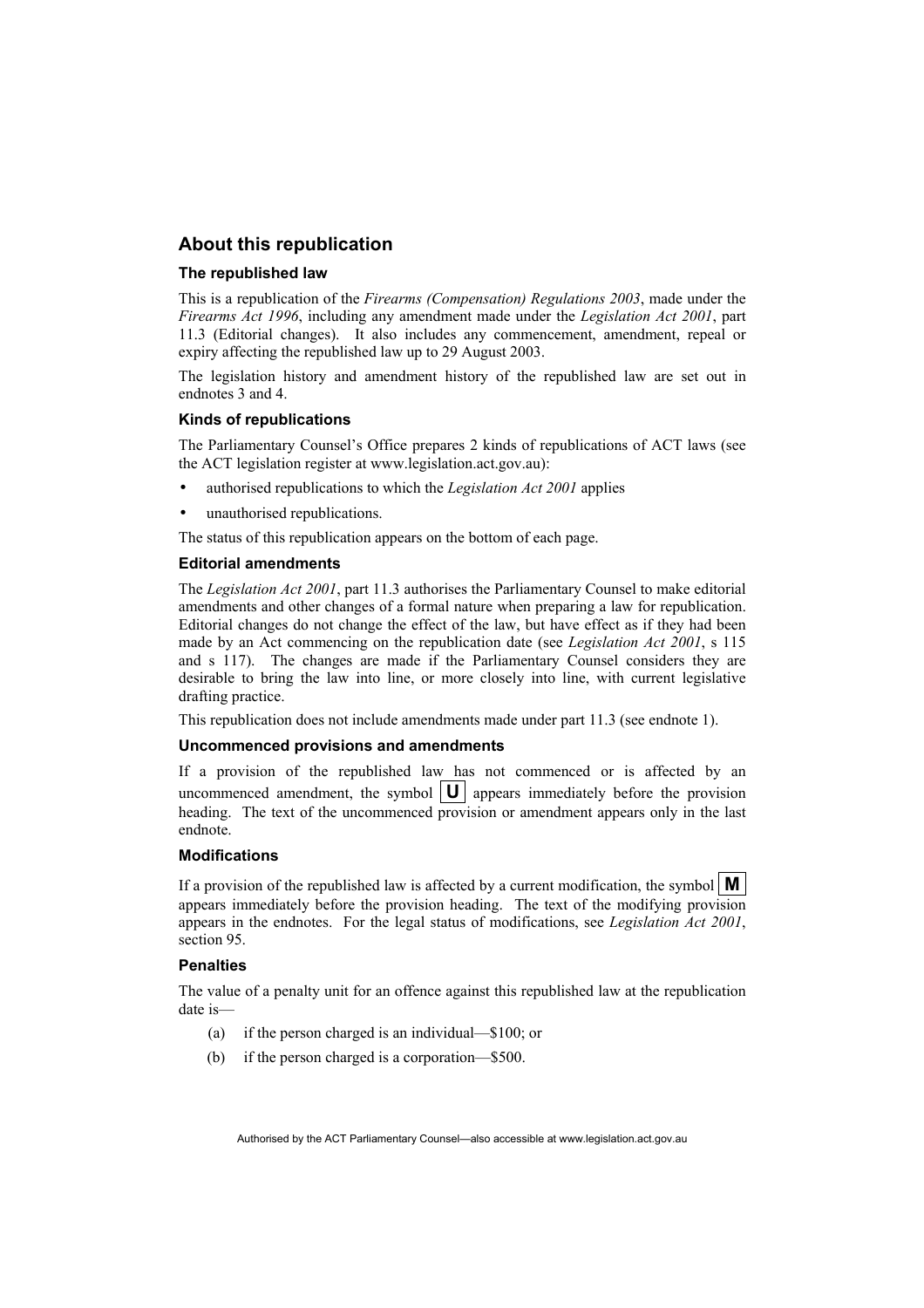

# **Firearms (Compensation) Regulations 2003**

made under the

**Firearms Act 1996** 

# **Contents**

| Part 1                     | <b>Preliminary</b>                                                       |            |
|----------------------------|--------------------------------------------------------------------------|------------|
| 1                          | Name of regulations                                                      | 2          |
| 3                          | Application of pt 2                                                      | 2          |
| 4                          | Expiry                                                                   | 2          |
| Part 2                     | <b>Modification of Act, pt 12</b>                                        |            |
| 5                          | Act modified-pt 2                                                        | 3          |
| 6                          | Section 129                                                              | 3          |
| 7                          | Section 135 (2)                                                          | 4          |
| 8                          | New section 135A                                                         | 4          |
| R <sub>1</sub><br>29/08/03 | Firearms (Compensation) Regulations 2003<br>Effective: 29/08/03-19/01/04 | contents 1 |

Page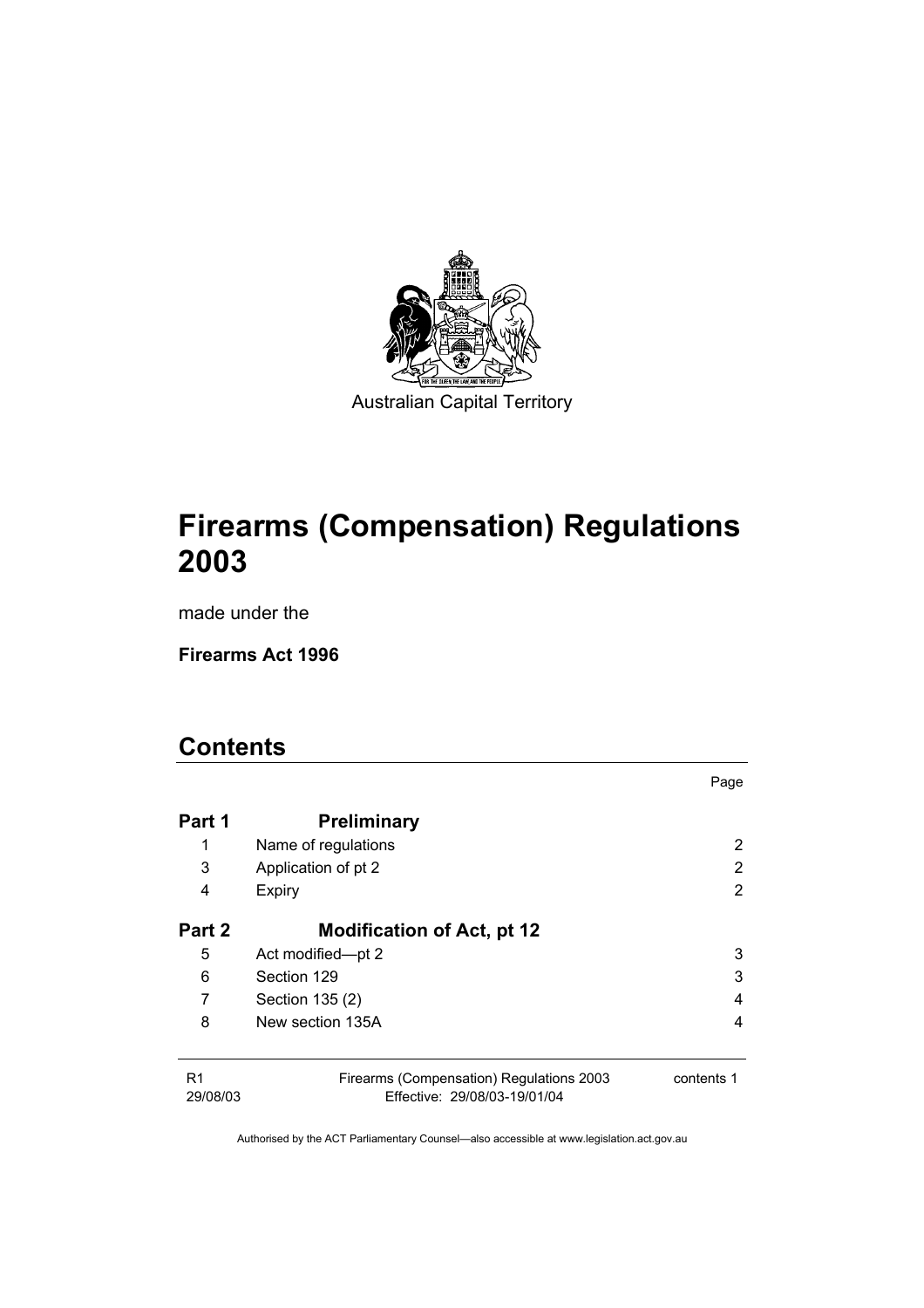#### **Contents**

|    |                            | Page |
|----|----------------------------|------|
| 9  | Section 136                | 6    |
| 10 | Section 137 (2)            | 8    |
| 11 | New sections 137A and 137B | 8    |
| 12 | Section 138 (2)            | 10   |
| 13 | Section 139                | 10   |
| 14 | Section 140                | 11   |
|    |                            |      |

#### **Endnotes**

| About the endnotes  |     |
|---------------------|-----|
| Abbreviation key    |     |
| Legislation history | 13. |
| Amendment history   | 13. |

contents 2 Firearms (Compensation) Regulations 2003 Effective: 29/08/03-19/01/04

R1 29/08/03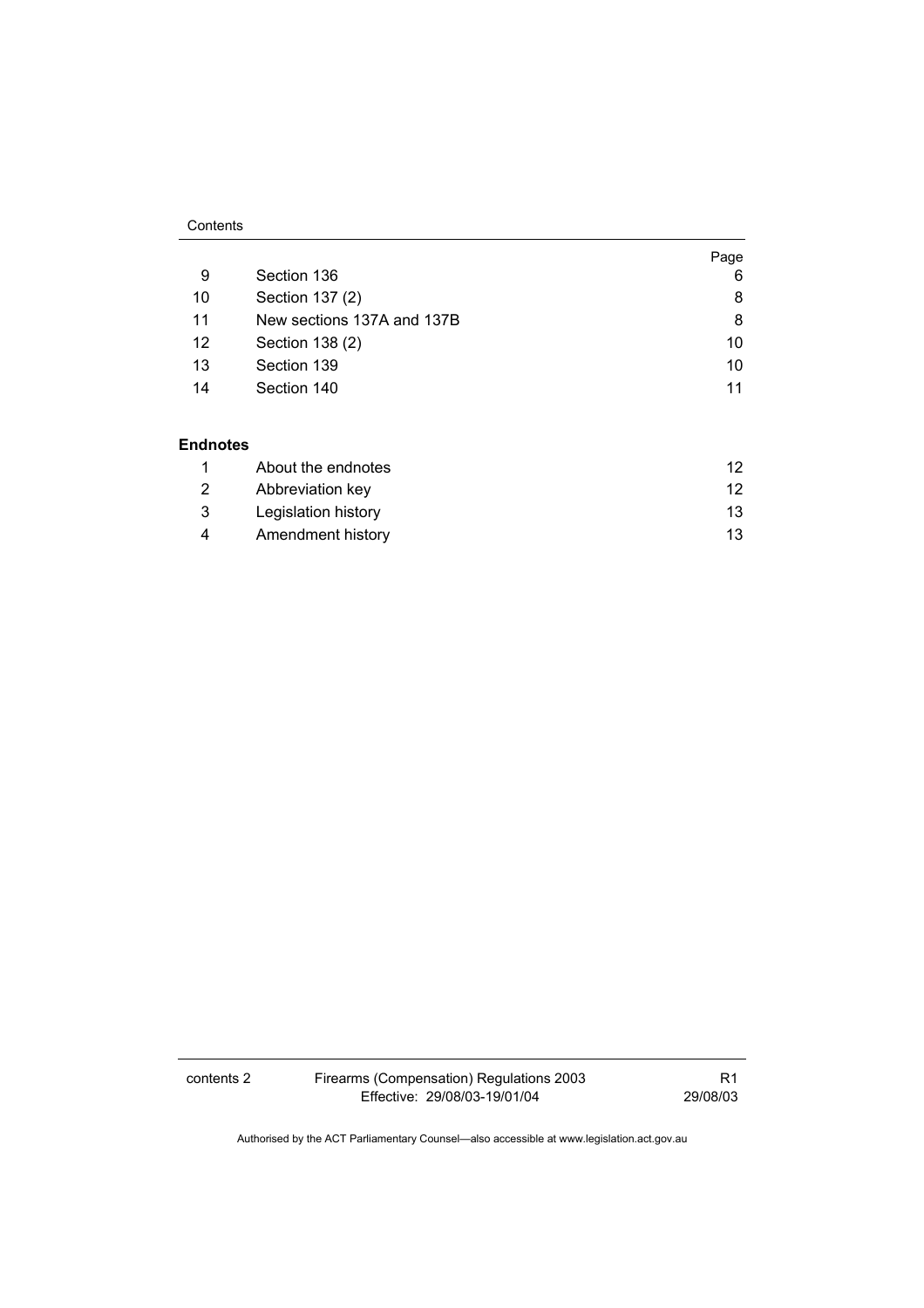

# **Firearms (Compensation) Regulations 2003**

made under the

**Firearms Act 1996** 

R1 29/08/03 Firearms (Compensation) Regulations 2003 Effective: 29/08/03-19/01/04

page 1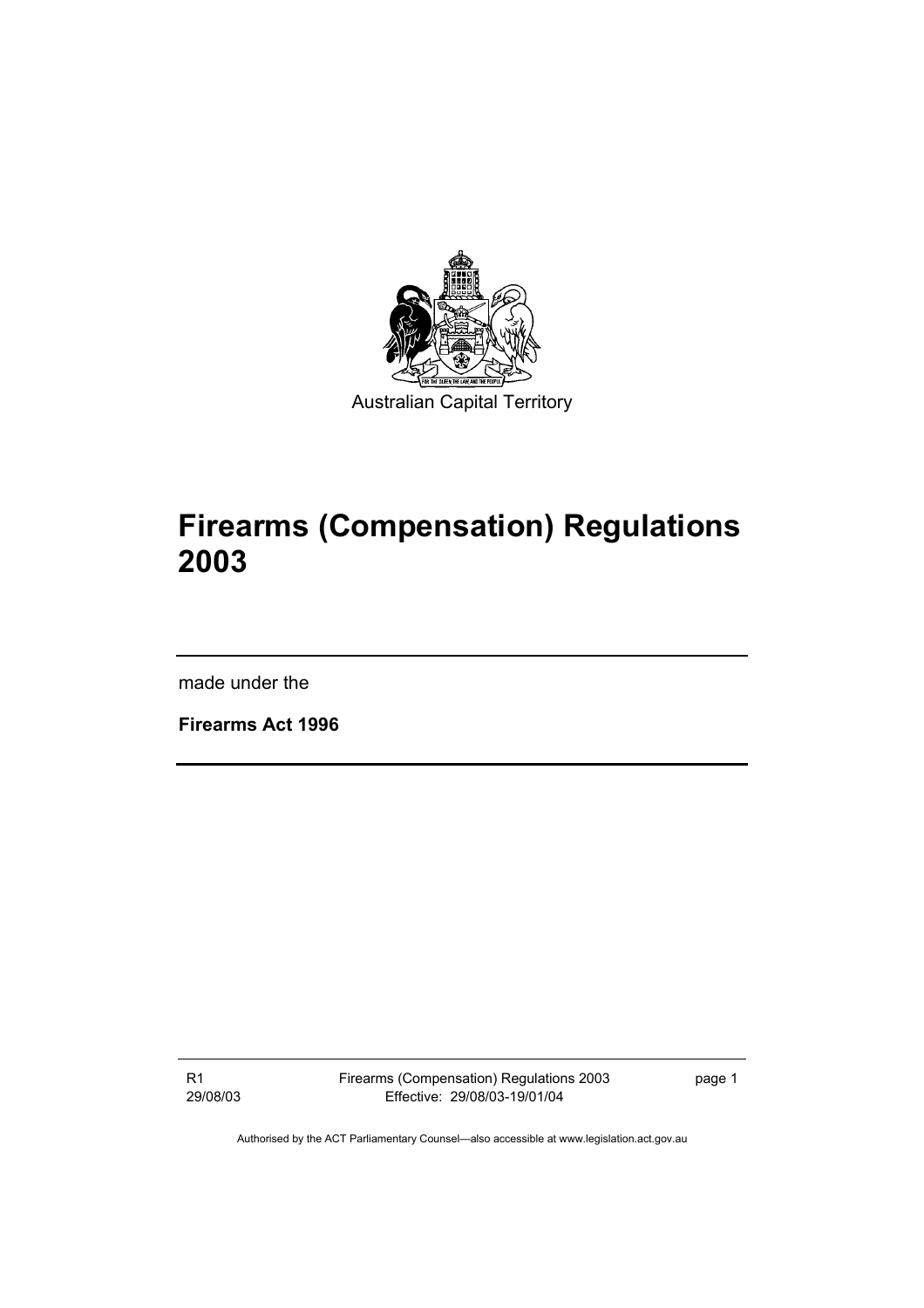#### **Part 1** Preliminary

Regulation 1

## Part 1 **Preliminary**

#### **1 Name of regulations**

These regulations are the *Firearms (Compensation) Regulations 2003*.

## **3 Application of pt 2**

Part 2 applies in relation to a pistol, and an accessory or major part for a pistol, for which a person is entitled to compensation under the Act, part 12 (Transitional provisions).

## **4 Expiry**

These regulations expire on 1 July 2004.

page 2 Firearms (Compensation) Regulations 2003 Effective: 29/08/03-19/01/04

R1 29/08/03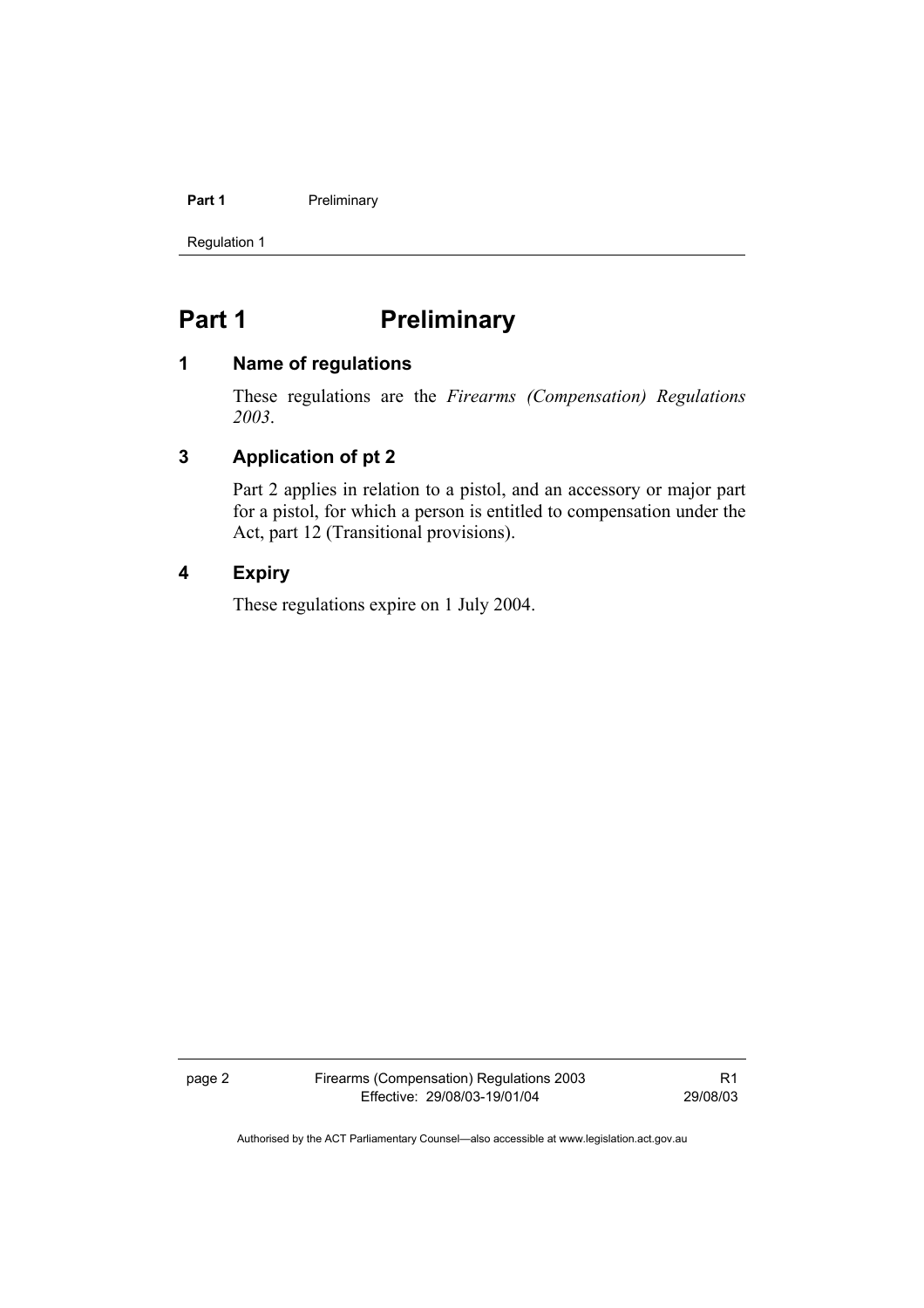## **5 Act modified—pt 2**

This part modifies the *Firearms Act 1996*, part 12 (Transitional provisions).

## **6 Section 129**

*substitute* 

#### **129 Definitions for pt 12**

In this part:

*accessory*, for a pistol, does not include a cap, jacket, carry bag, glove, safety glasses or a similar item.

*amnesty period* means the period after 30 June 2003 and before 1 January 2004.

*major part*, for a pistol, includes a slide, barrel, revolving chamber, trigger assembly, frame and magazine.

*National Valuation List* means a National Valuation List, as amended from time to time, on the web site at www.handgunbuyback.gov.au.

*valuation list*, for a pistol, or an accessory or major part for a pistol, means the National Valuation List (if any) applying to the pistol, accessory or major part.

*valuation panel* means the panel established under section 140.

page 3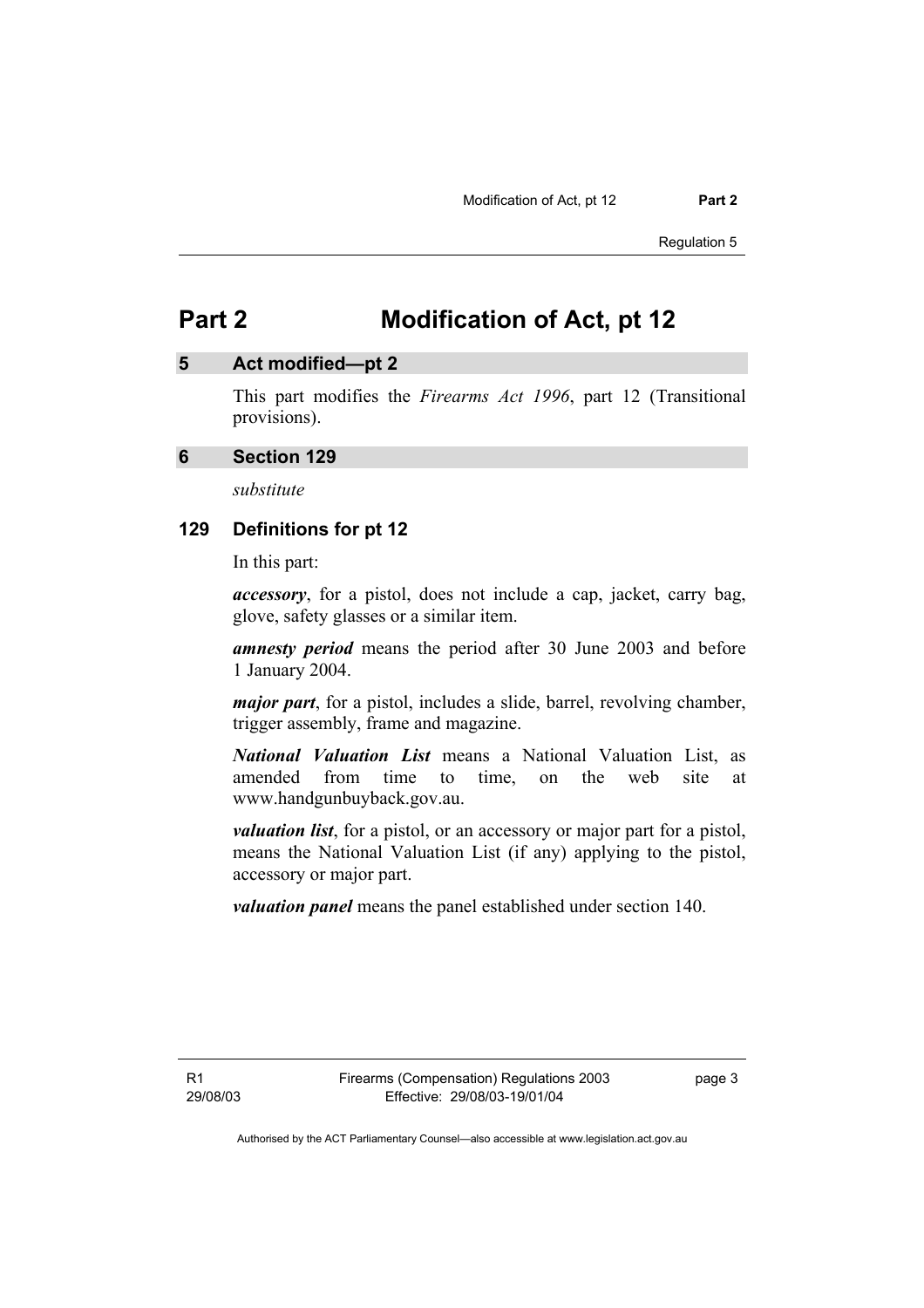Regulation 7

#### **7 Section 135 (2)**

*substitute* 

- (2) The person is entitled to payment of the following amount of compensation for the pistol:
	- (a) if a valuation list applies to the pistol—the amount worked out in accordance with the list; or
	- (b) if a valuation list does not apply to the pistol—the amount assessed by the valuation panel.
- (3) However, if a valuation list applies to the pistol and the person asks a police officer to arrange for the pistol's value to be assessed by the valuation panel, the person is entitled to payment of the amount of compensation assessed by the valuation panel.

#### **8 New section 135A**

*insert* 

## **135A Compensation for surrendered accessories and major parts—licensed pistol shooters**

(1) In this section:

*related item*, for a person, means—

- (a) a major part of, or a major part designed for use with, a pistol for which the person is entitled to compensation under section 135; or
- (b) an accessory (including a special holster) that is—
	- (i) specific to a pistol for which the person is entitled to compensation under section 135; and
	- (ii) directly related to the person's participation in pistol shooting; or
- 

R1 29/08/03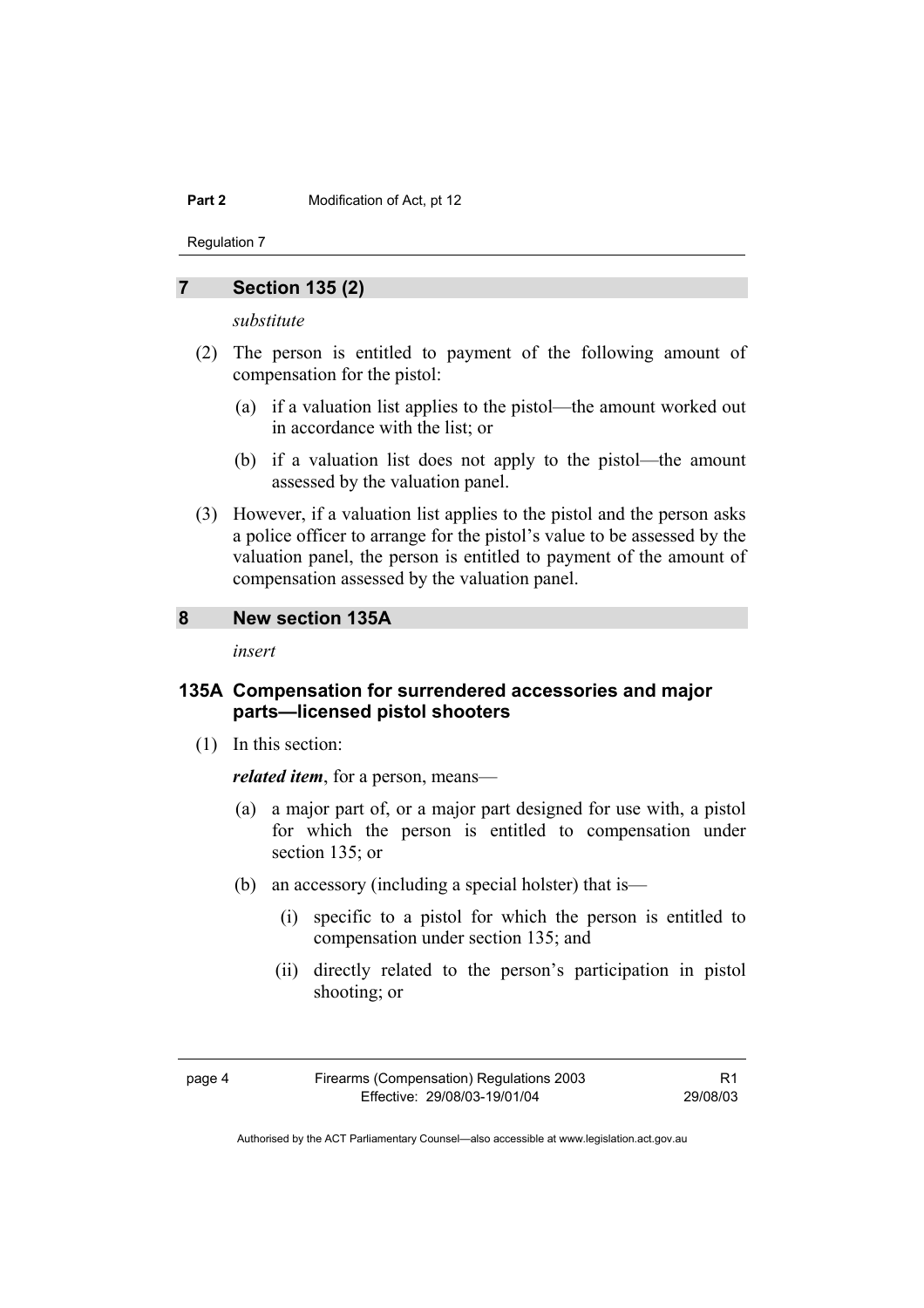- (c) a major part of, or major part designed for use with, a prohibited pistol that is no longer owned by the person but that has been registered in the person's name.
- (2) This section applies to a person if—
	- (a) section 135 applies to the person; and
	- (b) the person surrenders a related item owned by the person to a police officer during the amnesty period.
- (3) The person is entitled to payment of the following amount of compensation for the related item:
	- (a) if a valuation list applies to the item—the amount worked out in accordance with the list; or
	- (b) if a valuation list does not apply to the item—the amount assessed by the valuation panel.
- (4) However, if a valuation list applies to the item but the person asks a police officer to arrange for the item's value to be assessed by the valuation panel, the person is entitled to payment of the amount of compensation assessed by the valuation panel.
- (5) For this section, the person or a police officer may ask the valuation panel to decide whether a thing is a related item for the person.
- (6) The valuation panel's decision applies to the working out of the amount of compensation to which the person is entitled to under this section.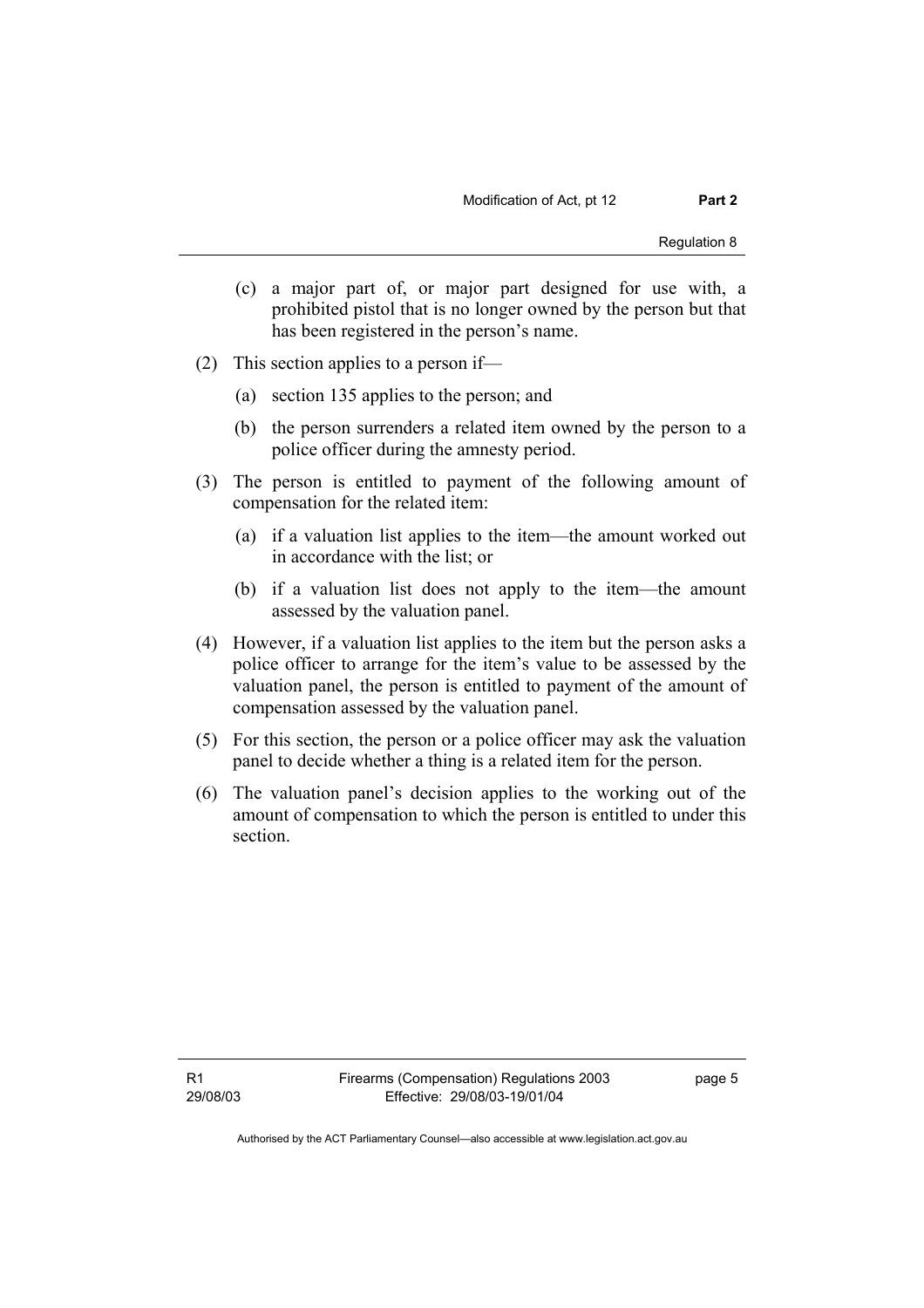Regulation 9

#### **9 Section 136**

*substitute* 

## **136 Compensation for licensed firearms dealers—prohibited pistols**

- (1) This section applies to a prohibited pistol owned by a licensed firearms dealer if—
	- (a) the dealer acquired or ordered the pistol before 20 December 2002; and
	- (b) the dealer surrenders the pistol to a police officer during the amnesty period.
- (2) The dealer is entitled to payment of the following amount of compensation for the pistol:
	- (a) if the pistol was imported by the dealer—the total of the customs value of the pistol determined in accordance with the *Customs Act 1901* (Cwlth), section 159 and 20% of that determined customs value;
	- (b) in any other case—
		- (i) if a valuation list applies to the pistol—the amount worked out in accordance with the list; or
		- (ii) if a valuation list does not apply to the pistol—the amount assessed by the valuation panel.
- (3) However, if a valuation list applies to the pistol but the dealer asks a police officer to arrange for the pistol's value to be assessed by the valuation panel, the dealer is entitled to payment of the amount of compensation assessed by the valuation panel.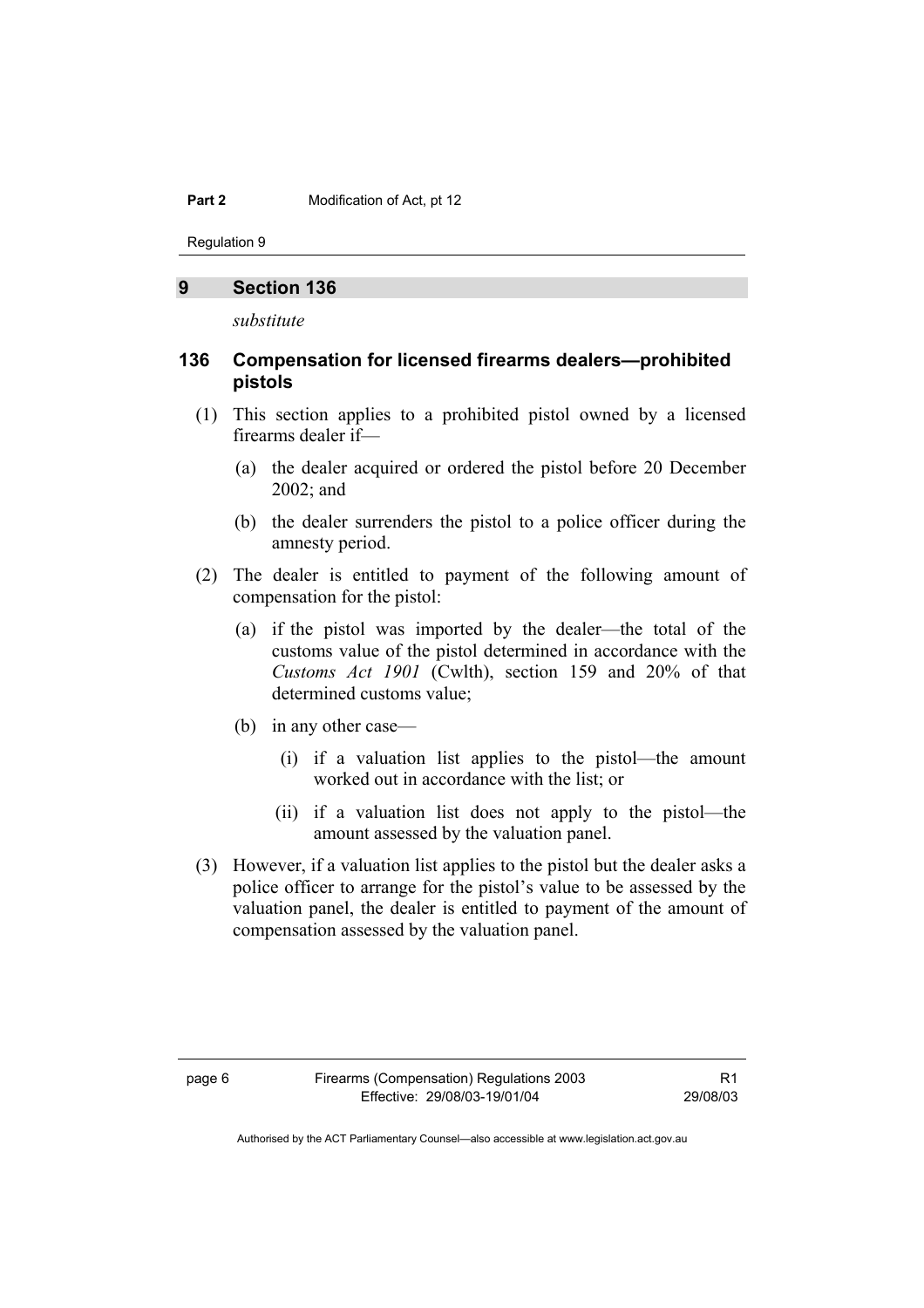## **136A Compensation for licensed firearms dealers—other items**

(1) In this section:

#### *related item* means—

- (a) any part or accessory for a prohibited pistol that can be used only for a prohibited pistol; or
- (b) commercially available factory-loaded ammunition that can be used only by a prohibited pistol.
- (2) This section applies to a licensed firearms dealer if—
	- (a) the dealer acquired or ordered a related item before 20 December 2002; and
	- (b) the dealer surrenders the item to a police officer during the amnesty period.
- (3) For each particular kind of related item surrendered by the dealer, the dealer is entitled to payment of the amount of compensation worked out in accordance with subsection (4) or (5) for a quantity of the item that is not more than a commercially viable stock level for the item.
- (4) The amount of compensation payable to the dealer for a related item is as follows:
	- (a) if the item was imported by the dealer—the total of the customs value of the item determined in accordance with the *Customs Act 1901* (Cwlth), section 159 and 20% of that determined customs value;
	- (b) in any other case—
		- (i) if a valuation list applies to the item—the amount worked out in accordance with the list; or
		- (ii) if a valuation list does not apply to the item—the amount assessed by the valuation panel.

page 7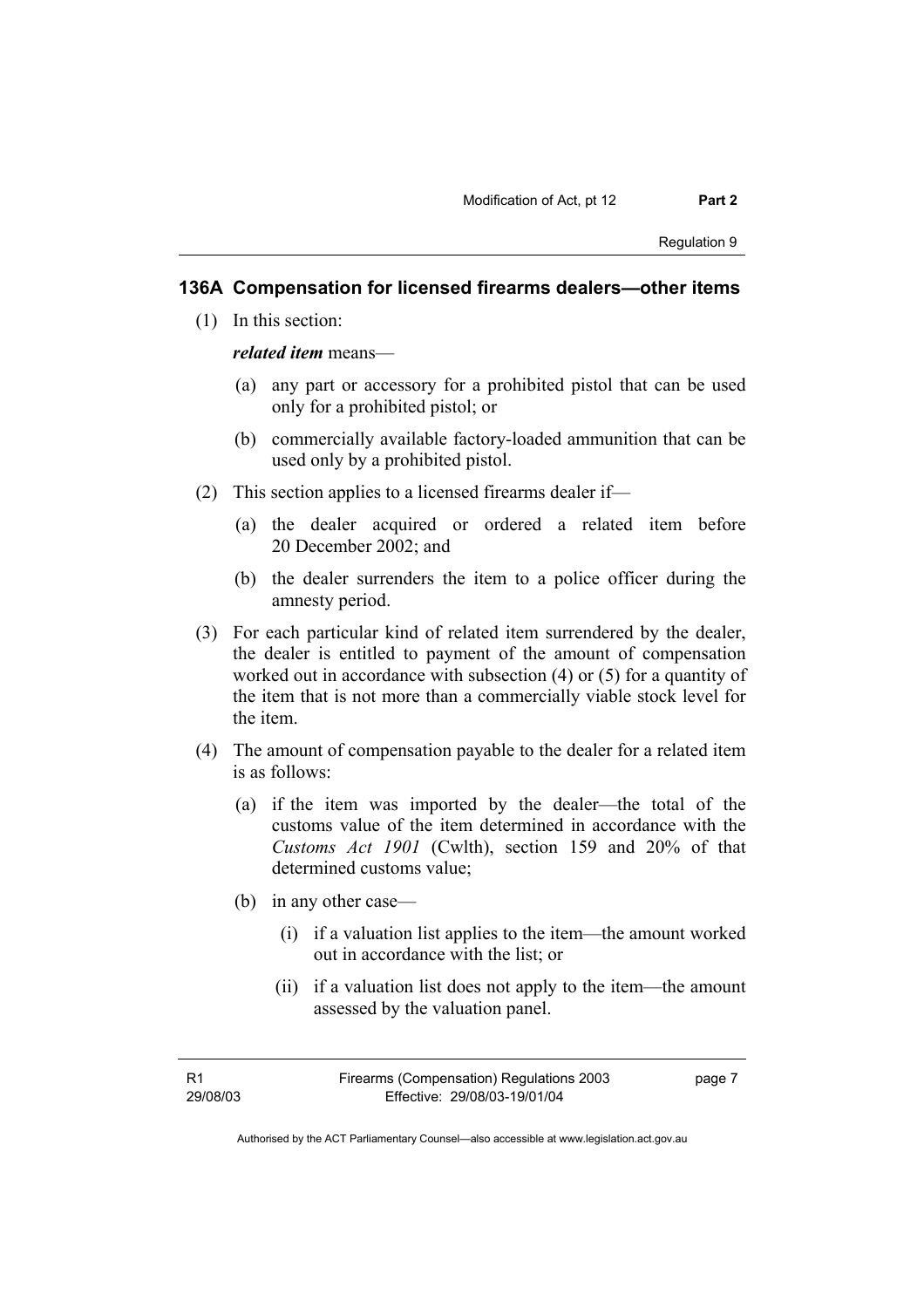Regulation 10

- (5) However, if a valuation list applies to the item but the dealer asks a police officer to arrange for the item's value to be assessed by the valuation panel, amount of compensation payable to the dealer is the amount assessed by the valuation panel.
- (6) For this section, the person or a police officer may ask the valuation panel to decide whether—
	- (a) a thing is a related item for the dealer; or
	- (b) the quantity of a related item that is a commercially viable stock level for the item.
- (7) The valuation panel's decision applies to the working out of the amount of compensation to which the dealer is entitled to under this section.

## **10 Section 137 (2)**

*omit* 

## **11 New sections 137A and 137B**

*insert* 

## **137A Compensation for licensed pistol shooters withdrawing from pistol shooting—pistols**

- (1) This section applies to a person to whom section 137 applies.
- (2) The person is entitled to payment of the following amount of compensation for each pistol surrendered by the person under section 137:
	- (a) if a valuation list applies to the pistol—the amount worked out in accordance with the list; or
	- (b) if a valuation list does not apply to the pistol—the amount assessed by the valuation panel.

R1 29/08/03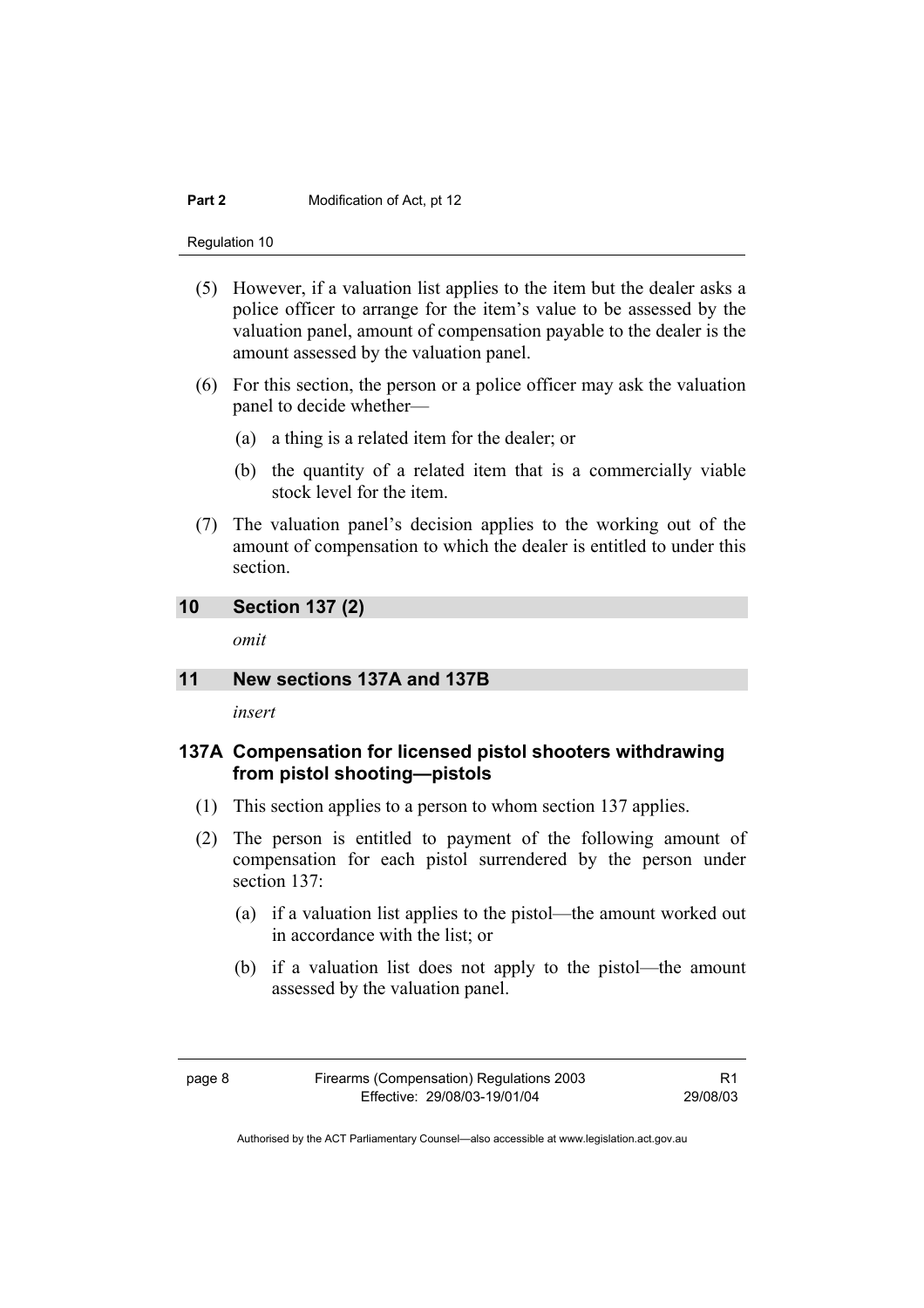(3) However, if a valuation list applies to the pistol and the person asks a police officer to arrange for the pistol's value to be assessed by the valuation panel, the person is entitled to payment of the amount of compensation assessed by the valuation panel.

## **137B Compensation for licensed pistol shooters withdrawing from pistol shooting—other items**

(1) In this section:

*related item*, for a person, means—

- (a) a major part of, or a major part designed for use with, a pistol for which the person is entitled to compensation under section 137; or
- (b) an accessory (including a special holster) that is—
	- (i) specific to a pistol for which the person is entitled to compensation under section 137; and
	- (ii) directly related to the person's participation in pistol shooting; or
- (c) a major part of, or major part designed for use with, a prohibited pistol that is no longer owned by the person but that has been registered in the person's name.
- (2) This section applies to a person if—
	- (a) section 137 applies to the person; and
	- (b) the person surrenders a related item owned by the person to a police officer during the amnesty period.
- (3) The person is entitled to payment of the following amount of compensation for the related item:
	- (a) if a valuation list applies to the item—the amount worked out in accordance with the list; or

page 9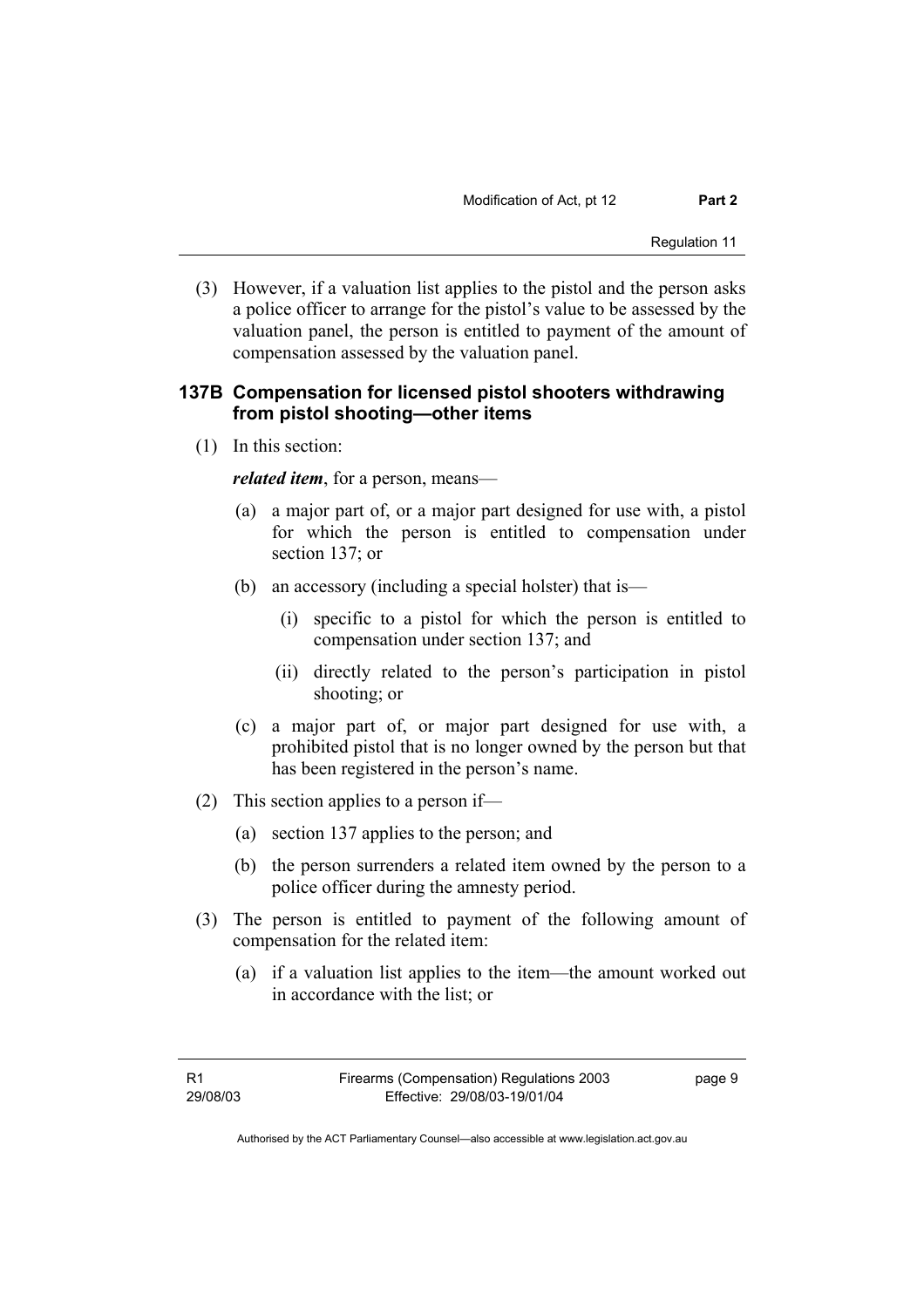Regulation 12

- (b) if a valuation list does not apply to the item—the amount assessed by the valuation panel.
- (4) However, if a valuation list applies to the item but the person asks a police officer to arrange for the item's value to be assessed by the valuation panel, the person is entitled to payment of the amount of compensation assessed by the valuation panel.
- (5) For this section, the person or a police officer may ask the valuation panel to decide whether a thing is a related item for the person.
- (6) The valuation panel's decision applies to the working out of the amount of compensation to which the person is entitled to under this section.

## **12 Section 138 (2)**

*substitute* 

- (2) The person is entitled to payment of the following amount of compensation for the pistol:
	- (a) if a valuation list applies to the pistol—the amount worked out in accordance with the list; or
	- (b) if a valuation list does not apply to the pistol—the amount assessed by the valuation panel.
- (2A) However, if a valuation list applies to the pistol and the person asks a police officer to arrange for the pistol's value to be assessed by the valuation panel, the person is entitled to payment of the amount of compensation assessed by the valuation panel.

#### **13 Section 139**

*omit*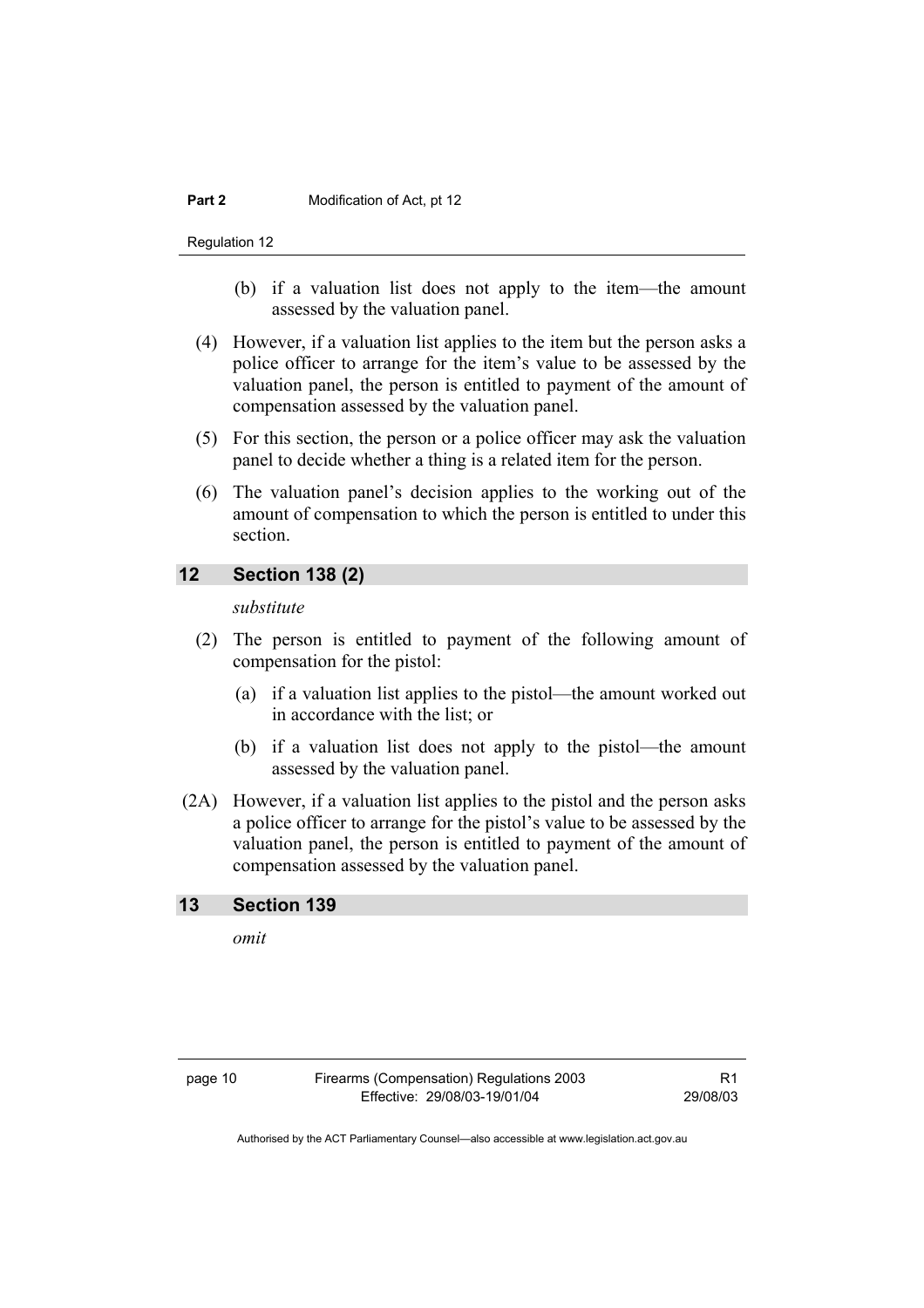Regulation 14

#### **14 Section 140**

*substitute* 

#### **140 Valuation panel**

- (1) The chief executive must arrange for the establishment of a valuation panel constituted by—
	- (a) 4 firearms dealers licensed under the *Firearms Act 1996* (NSW); and
	- (b) 1 police officer exercising functions in relation to the surrender of pistols under this part; and
	- (c) 1 police officer experienced in firearm ballistics.

*Note* For the making of appointments, see Legislation Act, div 19.3.

- (2) The quorum for a meeting of the panel is 1 firearms dealer and 1 police officer.
- (3) The panel has the functions given to it by this part.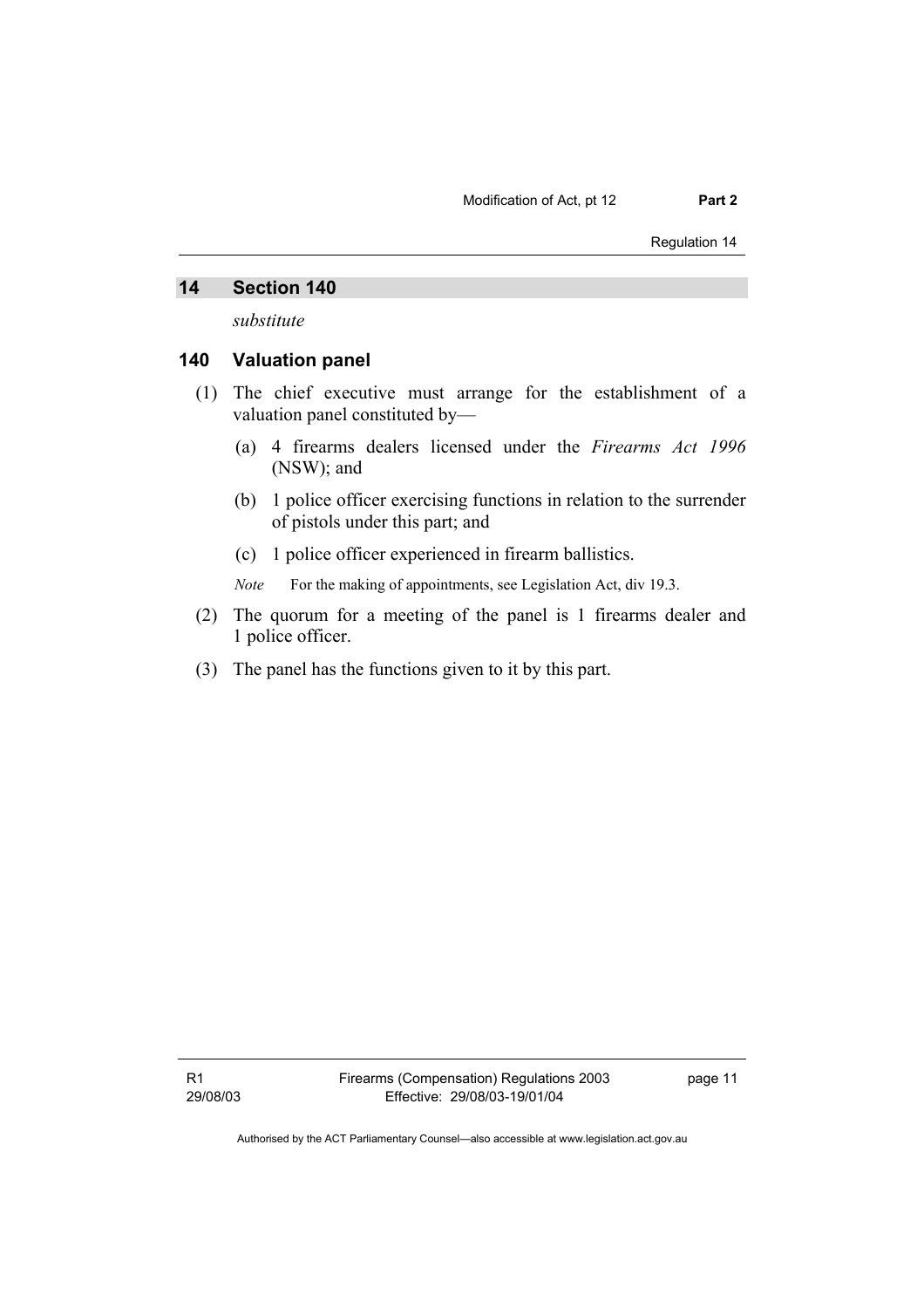#### **Endnotes**

1 About the endnotes

## **Endnotes**

#### **1 About the endnotes**

Amending and modifying laws are annotated in the legislation history and the amendment history. Current modifications are not included in the republished law but are set out in the endnotes.

Not all editorial amendments made under the *Legislation Act 2001*, part 11.3 are annotated in the amendment history. Full details of any amendments can be obtained from the Parliamentary Counsel's Office.

Uncommenced amending laws and expiries are listed in the legislation history and the amendment history. These details are underlined. Uncommenced provisions and amendments are not included in the republished law but are set out in the last endnote.

If all the provisions of the law have been renumbered, a table of renumbered provisions gives details of previous and current numbering.

The endnotes also include a table of earlier republications.

If the republished law includes penalties, current information about penalty unit values appears on the republication inside front cover.

## **2 Abbreviation key**

| $am = amended$                             | $ord = ordinance$                           |
|--------------------------------------------|---------------------------------------------|
| $amdt = amendment$                         | orig = original                             |
| $ch = chapter$                             | $p = page$                                  |
| $cl = clause$                              | par = paragraph                             |
| $def = definition$                         | pres = present                              |
| $dict = dictionary$                        | $prev = previous$                           |
| disallowed = disallowed by the Legislative | $(\text{prev})$ = previously                |
| Assembly                                   | $prov = provision$                          |
| $div =$ division                           | $pt = part$                                 |
| $exp = expires/expired$                    | $r = rule/subrule$                          |
| Gaz = Gazette                              | reg = regulation/subregulation              |
| $hdg =$ heading                            | $renum = renumbered$                        |
| IA = Interpretation Act 1967               | $reloc = relocated$                         |
| ins = inserted/added                       | $R[X]$ = Republication No                   |
| $LA =$ Legislation Act 2001                | $RI$ = reissue                              |
| $LR =$ legislation register                | s = section/subsection                      |
| LRA = Legislation (Republication) Act 1996 | $sch = schedule$                            |
| $mod = modified / modified$                | $sdiv = subdivision$                        |
| $No = number$                              | $sub =$ substituted                         |
| $num = numbered$                           | SL = Subordinate Law                        |
| $o = order$                                | underlining $=$ whole or part not commenced |
| om = omitted/repealed                      | or to be expired                            |
|                                            |                                             |

page 12 Firearms (Compensation) Regulations 2003 Effective: 29/08/03-19/01/04

R1 29/08/03